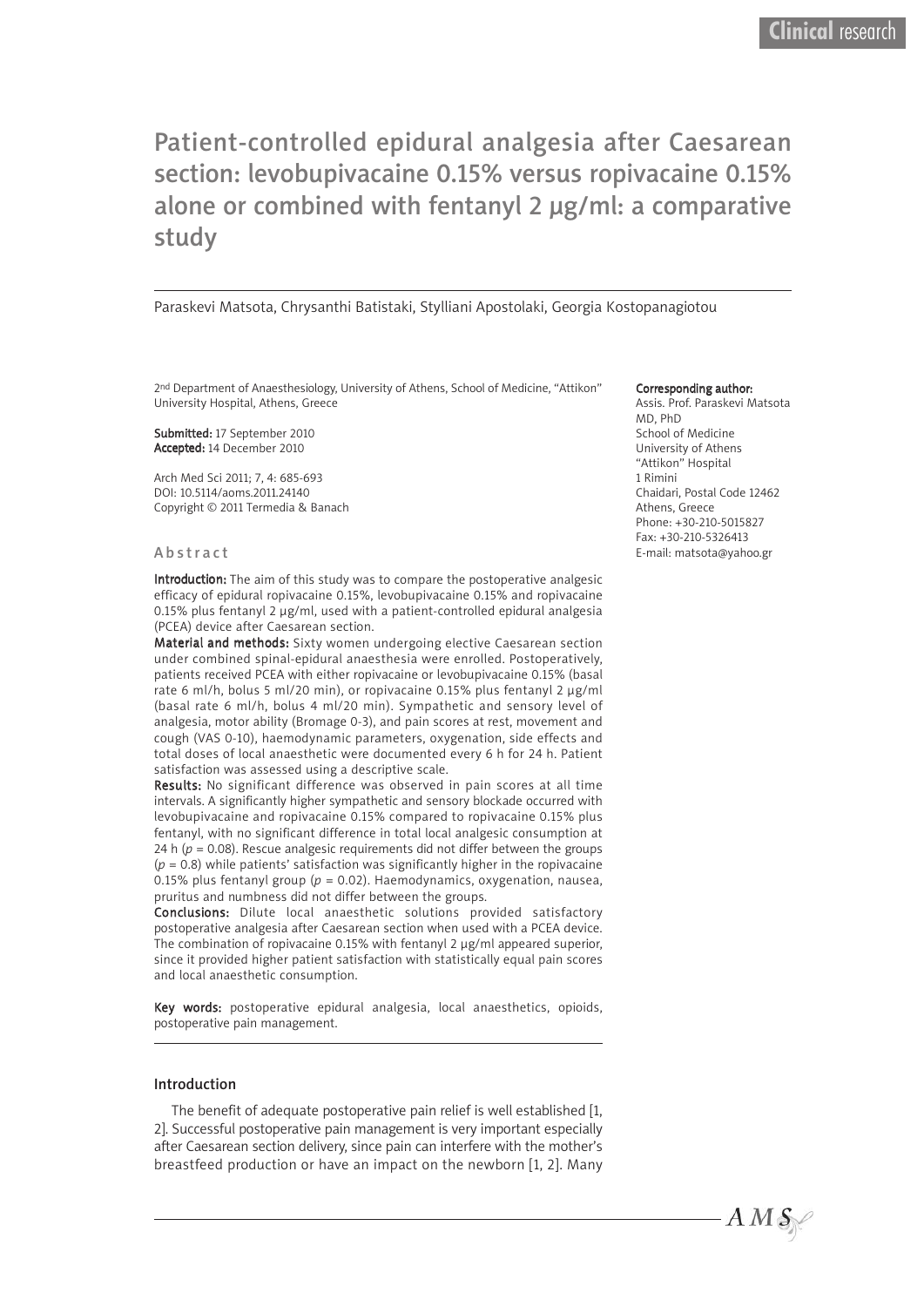methods have been used in order to manage postoperative pain after Caesarean section, such as systemic opioids alone or combined with nonsteroidal anti-inflammatory drugs (NSAIDs), intravenous patient-controlled analgesia (ivPCA), intrathecal as well as epidural opioids and/or local anaesthetics, and mainly patient-controlled epidural analgesia (PCEA) [1-4], which is one of the preferred methods for postoperative pain relief. In addition, it is easy to establish, since combined spinalepidural and single epidural anaesthesia are among the preferred techniques used for Caesarean section delivery today.

Bupivacaine is one of the most commonly used local anaesthetics in obstetric practice, but its use was correlated with significant motor blockade [5]. Levobupivacaine, its S-enantiomer, is less toxic than bupivacaine and though it has been used for epidural analgesia during labour, there are no available data regarding its use for post-Caesarean PCEA [6]. Ropivacaine is a local anaesthetic which has gained popularity in obstetrics, and has been used both during labour and post-Caesarean delivery PCEA, due to less motor blockade and less toxicity for the mother and baby [6-10].

The aim of this study was to compare the postoperative analgesic efficacy of levobupivacaine 0.15% with ropivacaine 0.15% alone or combined with fentanyl 2 µg/ml, when used epidurally with a patient-controlled analgesia device after Caesarean section delivery.

## Material and methods

After approval from the Hospital's Ethics Committee and written informed consent, 60 pregnant women undergoing elective Caesarean section were enrolled in this study, randomized with the method of closed envelope, during the years 2006-2009. All participants were American Society of Anesthesiologists (ASA) physical status I or II, aged 18-45 years old, and had an uneventful singleton full-term pregnancy. Exclusion criteria included age < 18 years old, weight more than 120 kg, height < 158 cm or > 178 cm, any contraindications to regional anaesthesia, known allergy to local anaesthetics and/or non-steroidal antiinflammatory drugs (NSAIDs), ASA > II and patient refusal to receive epidural analgesia postoperatively.

All patients received combined spinal-epidural anaesthesia for Caesarean section, performed after pre-hydration with 6% hydroxyethyl starch 130/0.4 (Voluven, Fresenius Kabi France, F-27406 Louviers) 250 ml *i.v*., in the sitting position at the L3-L4 spinal interspace. After recognition of the epidural space with a 18 G Tuohy epidural needle using the loss of resistance technique with air, a 27 G spinal needle was inserted through the Tuohy needle to the subarachnoid space. After successful cerebrospinal fluid recognition, 7.5-9 mg (height  $<$  160 cm, 7.5 mg; 161-165 cm, 8 mg; 165-170 cm, 8.5 mg; > 170 cm, 9 mg) of isobaric bupivacaine 0.5% combined with 20 µg fentanyl were injected into the subarachnoid space. Then, the spinal needle was removed and the epidural catheter was inserted 4 cm further from the end of the Tuohy needle into the epidural space. The depth of the epidural space was documented, as well as the catheter's location (in cm) in order to manage subsequent problems with unilateral or inadequate anaesthesia. Once adequate anaesthesia to T4 dermatome (tested by pinprick) was achieved, the operation was allowed to begin. In patients who did not reach adequate levels of anaesthesia with the spinal dose of bupivacaine, the epidural catheter was used and a test dose of lidocaine 2% 3 ml was administered. If adequate anaesthesia was not achieved after 10 min, additional ropivacaine 0.75% in boluses of 3 ml were slowly administered until adequate anaesthesia to T4 dermatome. These patients were excluded from the study.

At the end of the procedure, patients were transferred to the post-anaesthesia care unit, and after achieving motor recovery in both limbs (Bromage 1) they were randomized (method of closed envelope) to receive PCEA with one of the following solutions: ropivacaine 0.15%, or levobupivacaine 0.15% (basal rate 6 ml/h, bolus dose 5 ml/20 min), or ropivacaine 0.15% plus fentanyl 2 µg/ml (basal rate 6 ml/h, bolus dose 4 ml/20 min). All solutions were prepared by a trainee anaesthesiologist using a strictly aseptic technique. Before initiation of PCEA, a test dose of 5 ml of the selected analgesic solution was administered epidurally, while a patient-controlled analgesia device type CADD-Legacy PCA, Model 6300 (Smiths Medical MD, St Paul, Minn.) was connected to all patients 5 min after confirmation of adequate epidural catheter placement. At the same time, a visual analogue scale with units from 0 to 10 was shown and explained to all patients, in order to familiarize them with the method of assessment.

All measurements and explanations were performed by the postoperative management team of our department, who were blinded as to the anaesthetic solution used in each case. The sympathetic level of analgesia (tested by loss of the patient's ability to discriminate temperature changes), the 6-h local anaesthetic consumption, as well as sensory level (tested by response to pinprick), motor ability (tested by Bromage scale 0-3, 0 – free movement of legs and feet,  $1 -$  just able to flex knees with free movement of feet, 2 – unable to flex knees, but with free movement of feet and 3 – unable to move legs or feet), and pain scores at rest, during movement and during cough (tested by visual analogue scale 0-10) were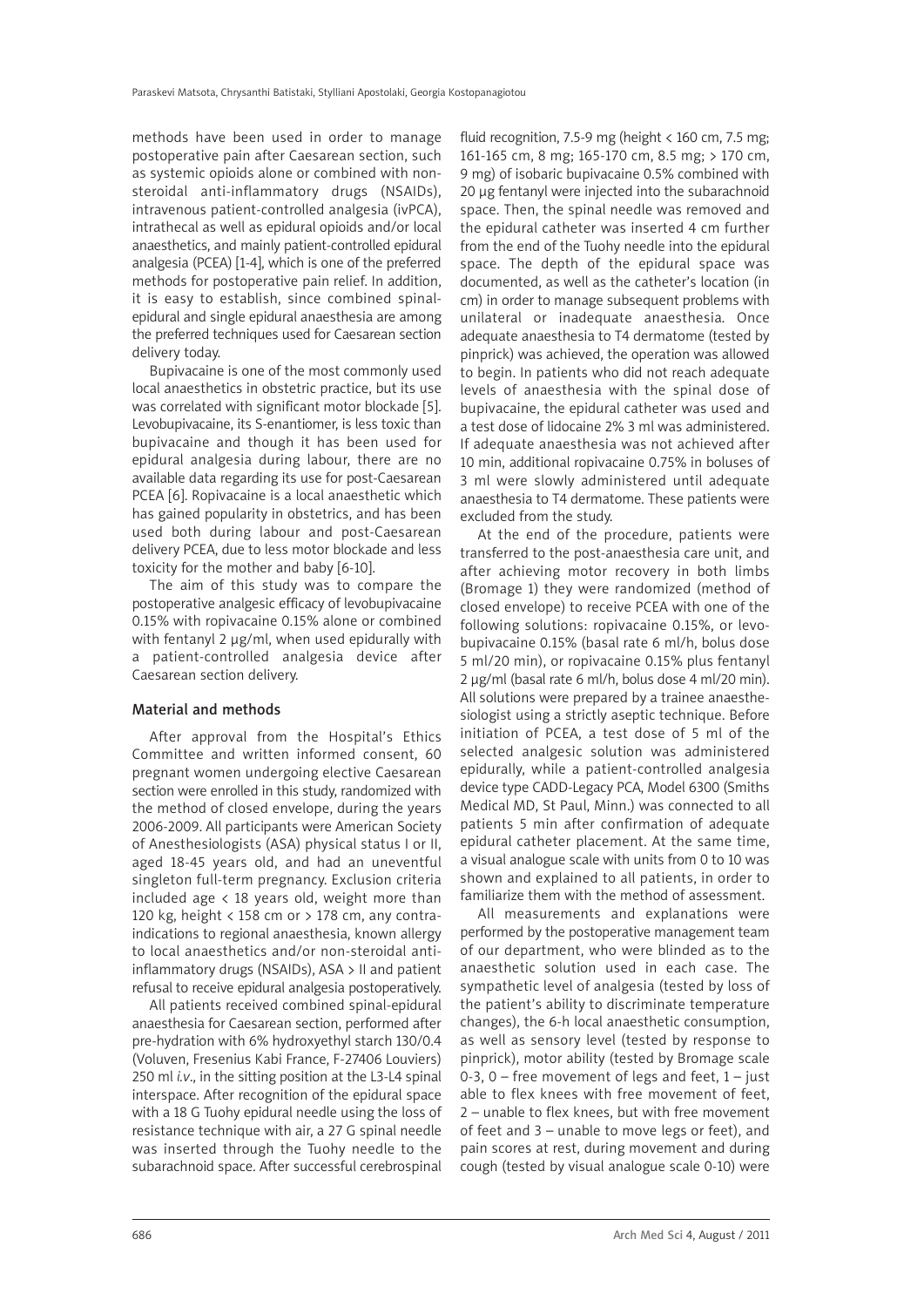documented every 6 h after initiation of PCEA, during the first 24 h postoperatively. In addition, at the same time intervals systolic and diastolic blood pressure, heart rate, breathing rate,  $SpO<sub>2</sub>$ , as well as reports of nausea and vomiting, pruritus, numbness, sedation and discomfort were also documented. Doses of local anaesthetic requested and given every 6 h, as well as total dose and volume of local anaesthetic administered, were recorded. In case of inadequate pain relief, the anaesthesiologist on call was informed, rescue paracetamol 1000 mg was administered, with documentation of the timing of the first analgesic dose given as well as the total daily dose of additional analgesics. If this was inadequate, additional diclofenac sodium 50 mg (supp) was administered and documented. The epidural catheter was removed 24 h after initiation of PCEA, while analgesia was maintained with paracetamol in addition to non-steroidal anti-inflammatory drugs. Neurological examination was performed 12 h and 24 h after epidural catheter removal. Overall patient satisfaction regarding postoperative analgesia was assessed following a four-point descriptive scale  $(1 - \text{very satisfied}, 2 - \text{ satisfied}, 1)$ 3 – not very satisfied, 4 – not satisfied).

## Statistical analysis

Statistical analysis was performed using descriptive statistics, as well as analysis of variance (ANOVA), in addition to comparisons of each pair using Student's *t*-test for inter-group differences. *Post hoc* analysis with Bonferroni correction was also performed in cases where a significant difference was observed. All data were analysed using SPSS 13.0 for Windows Software (Statistical Package for the Social Sciences, SPSS, Chicago Inc. USA). Values are expressed as mean ± standard deviation. A *p* < 0.05 was considered statistically significant, while post hoc power analysis (1-β) revealed 0.58 (for VAS during rest), 0.71 (for total local anaesthetic dose given) and 0.87 (for overall patient satisfaction) at the end of the study period (24 h).

### Results

Sixty patients were included in the study, aged 23-41 years, ASA physical status I and II. Weight and height of patients were within 65-114 kg and 158- 178 cm respectively. Epidural space location ranged between 3 cm and 7.5 cm. Mean dosage of intrathecal bupivacaine was 8.3 (1.1) mg plus 20 µg fentanyl. Somatometric characteristics and details of anaesthetic management of patients in each group are summarized in Table I.

At 6 h after initiation of PCEA, no significant difference was observed regarding local anaesthetic requirements, VAS scores at rest, movement and cough, as well as doses requested/given through the pump (Table II). On the other hand, a significantly higher sympathetic and sensory blockade was observed in levobupivacaine 0.15% and ropivacaine 0.15% groups compared to the ropivacaine 0.15% plus fentanyl group, in addition to slightly denser motor blockade, as recorded by the difference in Bromage scales. Numbness, nausea/vomiting and pruritus did not differ significantly between the groups.

The same results were observed 12 h after initiation of PCEA, with the addition of a significant difference in the doses given, and the total dose of local anaesthetic administered in the levobupivacaine 0.15% group compared to ropivacaine 0.15% plus fentanyl, but not with the ropivacaine 0.15% group (Table III). At 18 h after initiation of PCEA, this difference in local anaesthetic consumption between the levobupivacaine 0.15% group and ropivacaine 0.15% plus fentanyl remained significant, in addition to higher sympathetic and sensory blockade. Bromage scales did not differ significantly between the groups at 18 h (Table IV).

Finally, 24 h after initiation of PCEA, levobupivacaine and ropivacaine 0.15% groups differed significantly regarding sympathetic and sensory blockade compared with the ropivacaine plus fentanyl group, while motor blockade was also denser in the levobupivacaine group (Table V). However, total local analgesic consumption during

Table I. Somatometric characteristics and details of epidural technique and local anaesthetic administered intrathecally in each group

| <b>Parameters</b>      | Lev/ne 0.15%             | Rop/ne 0.15%             | $Rop/ne + fent$ | Value of p |
|------------------------|--------------------------|--------------------------|-----------------|------------|
| Age [years]            | 31.6(4.8)                | 30.3(3.6)                | 30.4(4.0)       | 0.5        |
| Weight [kg]            | 82.2(14.7)               | 82.2 (12.1)              | 74.3(9.3)       | 0.07       |
| Height [cm]            | 166.2(4.9)               | 164.5(8.7)               | 161.5(8.4)      | 0.1        |
| Epidural depth [cm]    | 5.2 $(1.0)^a$            | 5.5 $(0.8)$ <sup>a</sup> | 4.4 $(0.6)^b$   | $0.001*$   |
| Epidural catheter [cm] | $10.1(1.8)$ <sup>a</sup> | $11.1(1.5)$ <sup>a</sup> | $9.5(1.2)^{b}$  | $0.01*$    |
| LA dose [mg]           | 8(1.3)                   | 8.4(1.0)                 | 8.6(1.1)        | 0.23       |

Data are presented as mean (SD) or as %. Groups not connected with the same letter (a, b, c) are statistically different. \*Statistical significance, *p < 0.05, LA – local anaesthetic*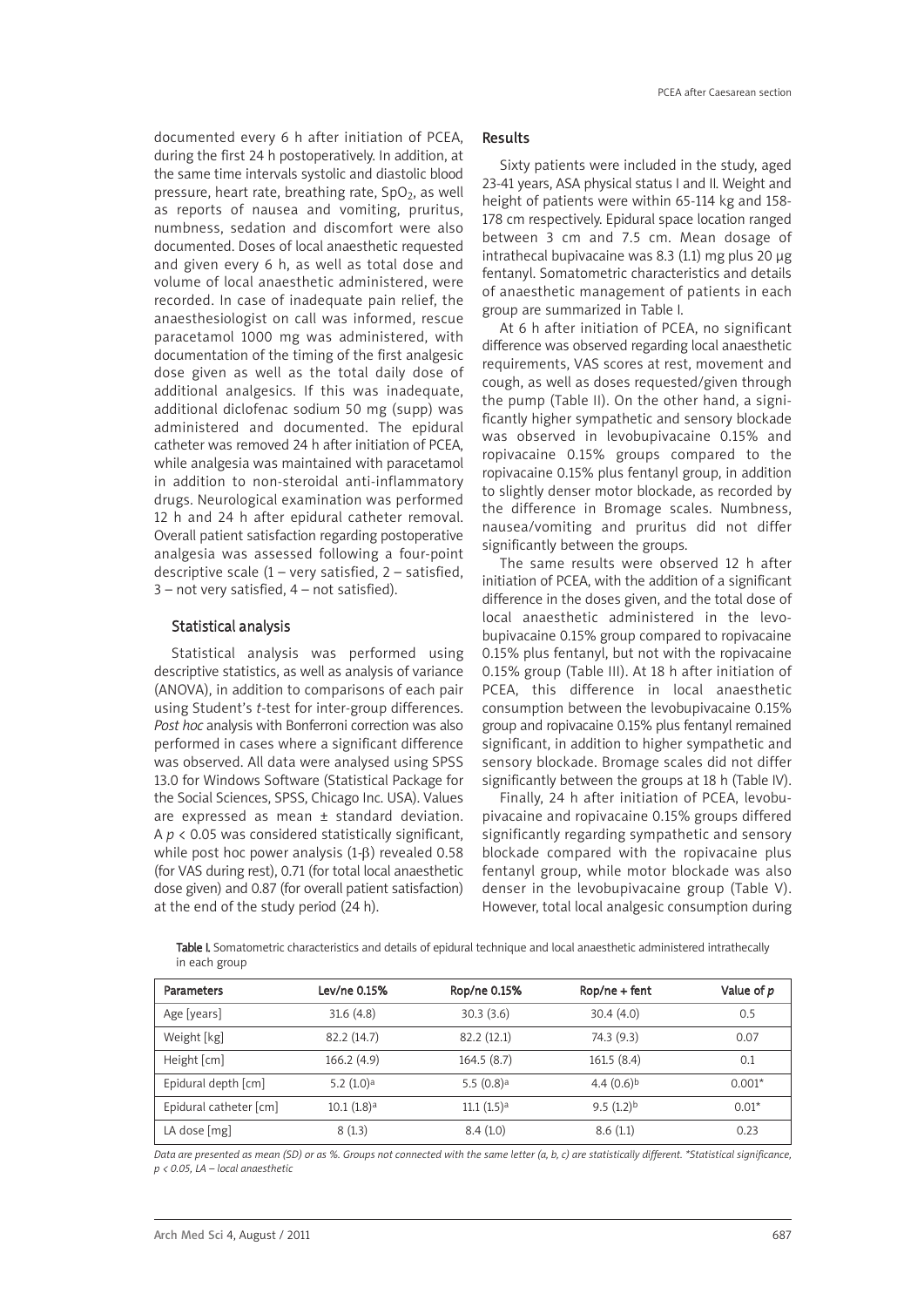Paraskevi Matsota, Chrysanthi Batistaki, Stylliani Apostolaki, Georgia Kostopanagiotou

Table II. Patient-controlled epidural analgesia assessment 6 h after initiation

|                                     | Lev/ne 0.15%            | Rop/ne 0.15%          | Rop/ne + fent               | Value of p |
|-------------------------------------|-------------------------|-----------------------|-----------------------------|------------|
| <b>Requested doses</b>              | 8.3(9.4)                | 5.4(6.9)              | 4(2.4)                      | 0.1        |
| Given doses                         | 4.8(3.4)                | 3.3(3.4)              | 3.4(0.7)                    | 0.2        |
| Total volume [ml]                   | 56.2(18.5)              | 52.3 (17.4)           | 50.3(7.3)                   | 0.46       |
| Total dose LA [mg]<br>Fentanyl [µg] | 87.6 (26.7)             | 78.4 (26.1)           | 75.4 (10.9)<br>100.6 (14.6) | 0.21       |
| VAS at rest                         | 3.3(1.9)                | 2.1(1.9)              | 1.9(2.5)                    | 0.1        |
| VAS during movement                 | 4.9(2.2)                | 4(2.4)                | 3.7(2.5)                    | 0.3        |
| VAS during cough                    | 4.5(3.3)                | 4.3(2.2)              | 3.7(2.5)                    | 0.5        |
| Sympathetic block,                  | T4 17 <sup>a</sup>      | $T4 -b$               | $T4 - c$                    | $< 0.001*$ |
| upper dermatome [%]                 | T58                     | T5 6                  | $T5 -$                      |            |
|                                     | T8 8.5                  | T8 12                 | $T8 -$                      |            |
|                                     | T9 8.5                  | $T9-$                 | $T9-$                       |            |
|                                     | T <sub>10</sub> 33      | T106                  | $T10 -$                     |            |
|                                     | T118                    | $T11-$                | $T11-$                      |            |
|                                     | $T12 -$                 | T12 35                | $T12 -$                     |            |
|                                     | L1 17                   | L1 41                 | L1 56                       |            |
|                                     | $L2 -$                  | $L2 -$                | L <sub>2</sub> 39           |            |
|                                     | $L3 -$                  | $L3 -$                | L3 5                        |            |
| Pinprick upper level,               | T4 8.5ª                 | $T4 -b$               | $T4 - c$                    | $< 0.001*$ |
| dermatome [%]                       | T5 25                   | T56                   | $T5 -$                      |            |
|                                     | T8 8.5                  | T8 6                  | $T8 -$                      |            |
|                                     | T10 25                  | $T10 -$               | $T10 -$                     |            |
|                                     | T <sub>12</sub>         | T12 18                | $T12 -$                     |            |
|                                     | L1 33                   | L1 65                 | $L1 -$                      |            |
|                                     | $L2 -$                  | $L2 -$                | L <sub>2</sub> 50           |            |
|                                     | $L3 -$                  | L3 6                  | L3 39                       |            |
|                                     | $L4 -$                  | $L4 -$                | L4 11                       |            |
| <b>Bromage</b>                      | $0.3(0.6)$ <sup>a</sup> | 0.6(0.8) <sup>a</sup> | $0(0)^{b}$                  | $0.009*$   |
| Numbness, yes/no [%]                | 22/78                   | 31/69                 | 61/38                       | 0.08       |

Data are presented as mean (SD) or as %. Groups not connected with the same letter (a, b, c) are statistically different. \*Statistical significance, *p < 0.05, LA – local anaesthetic, VAS – visual analogue scale*

the study period (24 h) was 288 (57) mg for levobupivacaine, 263.2 (48.1) mg for plain ropivacaine and 255.7 (32.6) mg for the ropivacaine plus fentanyl group, without a significant difference between the three groups (Figure 1), while rescue analgesic requirements also did not differ between the 3 groups  $(p = 0.8)$ . On the other hand, patient's satisfaction about postoperative analgesia was significantly better in the ropivacaine 0.15% plus fentanyl group, with a mean value of 1.3 (0.4) compared to 1.6 (0.5) for levobupivacaine 0.15% and 1.7 (0.5) for ropivacaine 0.15% (*p* = 0.03, Figure 2). Haemodynamic parameters, oxygenation (breathing rate and  $SpO<sub>2</sub>$ ), nausea, pruritus and numbness also did not differ between the three groups at all time

points studied, although 5% of patients who received ropivacaine 0.15% plus fentanyl reported minor pruritus.

# Discussion

Nowadays, the newer amide local anaesthetics ropivacaine and levobupivacaine, alone or combined with opioids, are mostly used for epidural analgesia. Studies investigating the influence of type of local anaesthetic used, its concentration, the combination of neuraxially administered opioids, as well as the PCEA settings such as the volume of the PCEA bolus, the lockout interval, and the use of background infusion, on PCEA efficacy have yielded conflicting results [6, 11-19]. In the present study,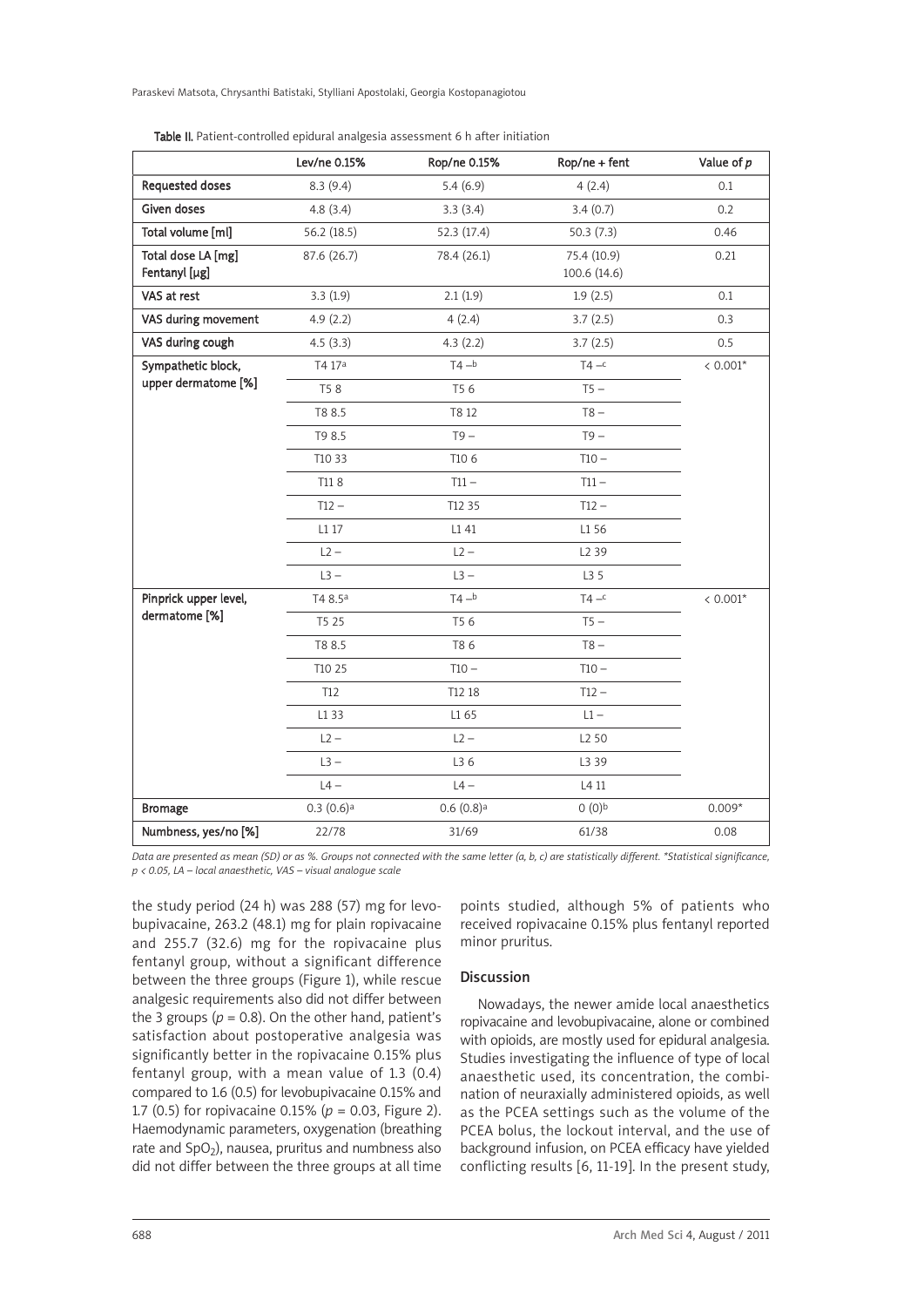|                        | Lev/ne 0.15%              | Rop/ne 0.15%       | Rop/ne + fent     | Value of p        |
|------------------------|---------------------------|--------------------|-------------------|-------------------|
| <b>Requested doses</b> | 26.9 (46.7)               | 8.5(9.7)           | 5.3(5)            | 0.07              |
| Given doses            | 8.5(6.8) <sup>a</sup>     | 5.1 $(4.5)^{b}$    | $3.7(1.2)^{b}$    | $0.02*$           |
| Total volume [ml]      | 109.5(31.1) <sup>a</sup>  | 96.8 (21.7)a,b     | 91 (8.9)b         | $0.03*$           |
| Total dose LA [mg]     | 164.2 (46.6) <sup>a</sup> | 145.2 (32.6)a,b    | 136.6 (13.3)b     | $0.03*$           |
| Fentanyl [µg]          | 0                         | $\mathbf{0}$       | 182 (26.6)        |                   |
| VAS at rest            | 3(2.1)                    | 3.1(1.8)           | 2.3(2.7)          | 0.5               |
| VAS during movement    | 5.2(2.1)                  | 4.9(2.1)           | 4.4(2.4)          | 0.5               |
| VAS during cough       | 5.2(2.3)                  | 5.3(1.8)           | 4.4(2.4)          | 0.5               |
| Sympathetic block,     | T5 12.5a,b                | $T5 -b$            | $T5 - c$          | $0.02*$           |
| upper dermatome [%]    | $T8 -$                    | T88                | $T8 -$            |                   |
|                        | T9 12.5                   | $T9-$              | $T9-$             |                   |
|                        | T10 12.5                  | $T10 -$            | $T10 -$           |                   |
|                        | T11                       | T11 8.5            | T116              |                   |
|                        | T12 25                    | T12 42             | $T12 -$           |                   |
|                        | L1 12.5                   | L1 33              | L1 53             |                   |
|                        | L <sub>2</sub> 12.5       | L <sub>2</sub> 8.5 | L <sub>2</sub> 35 |                   |
|                        | L3 12.5                   | $L3 -$             | L36               |                   |
| Pinprick upper level,  | T5 12.5a,b                | $T5 -b$            | $T5 - c$          | $< 0.001^{\star}$ |
| dermatome [%]          | $T8 -$                    | T88                | $T8 -$            |                   |
|                        | T9 12.5                   | $T9-$              | $T9-$             |                   |
|                        | $T10 -$                   | $T10 -$            | $T10-$            |                   |
|                        | $T11-$                    | T118               | $T11-$            |                   |
|                        | T12 25                    | T12 25             | $T12 -$           |                   |
|                        | L1 25                     | L1 42              | $L1 -$            |                   |
|                        | L <sub>2</sub> 12.5       | L <sub>2</sub> 17  | L <sub>2</sub> 47 |                   |
|                        | $L3 -$                    | $L3 -$             | L3 41             |                   |
|                        | L4 12.5                   | $L4 -$             | L4 12             |                   |
| <b>Bromage</b>         | 0.4(0.7)                  | 0.5(0.7)           | 0.1(0.3)          | 0.1               |

Table III. Patient-controlled epidural analgesia assessment 12 h after initiation

Data are presented as mean (SD) or as %. Groups not connected with the same letter (a, b, c) are statistically different; \*statistical significance, *p < 0.05, LA – local anaesthetic, VAS – visual analogue scale*

we tested the postoperative analgesic effect of three different analgesic solutions of local anaesthetics, using a background infusion plus a demand bolus dose via an epidural catheter. Based on the study of Polley *et al.* [20], which found that ropivacaine and levobupivacaine seem to have similar potencies when used epidurally during labour, we evaluated the analgesic efficacy of equal concentrations of these two local anaesthetics given epidurally with the same PCEA settings. In the third group, the combination of ropivacaine 0.15% and fentanyl was adjusted at a slightly lower bolus dose based on the fact that fentanyl has been reported to have a sparing effect on the dose of the local anaesthetic with which it is combined [5, 11]. The dose of fentanyl that we selected (2 µg/ml) was

based on other studies performed with the same dose, mostly during labour [21, 22] and also following Caesarean section [9, 23].

In our study, plain ropivacaine and levobupivacaine solutions in a concentration of 0.15% proved to be of equal analgesic efficacy, with equal total analgesic consumption during the first 24 h after Caesarean section. Levobupivacaine is not widely studied regarding postoperative analgesia, and it is interesting that at all time points studied patients had more analgesic requirements and more bolus epidural doses were given, leading to higher sensory levels of analgesia, although not always statistically significant. Additionally, patients who received levobupivacaine had more motor weakness compared to ropivacaine at all time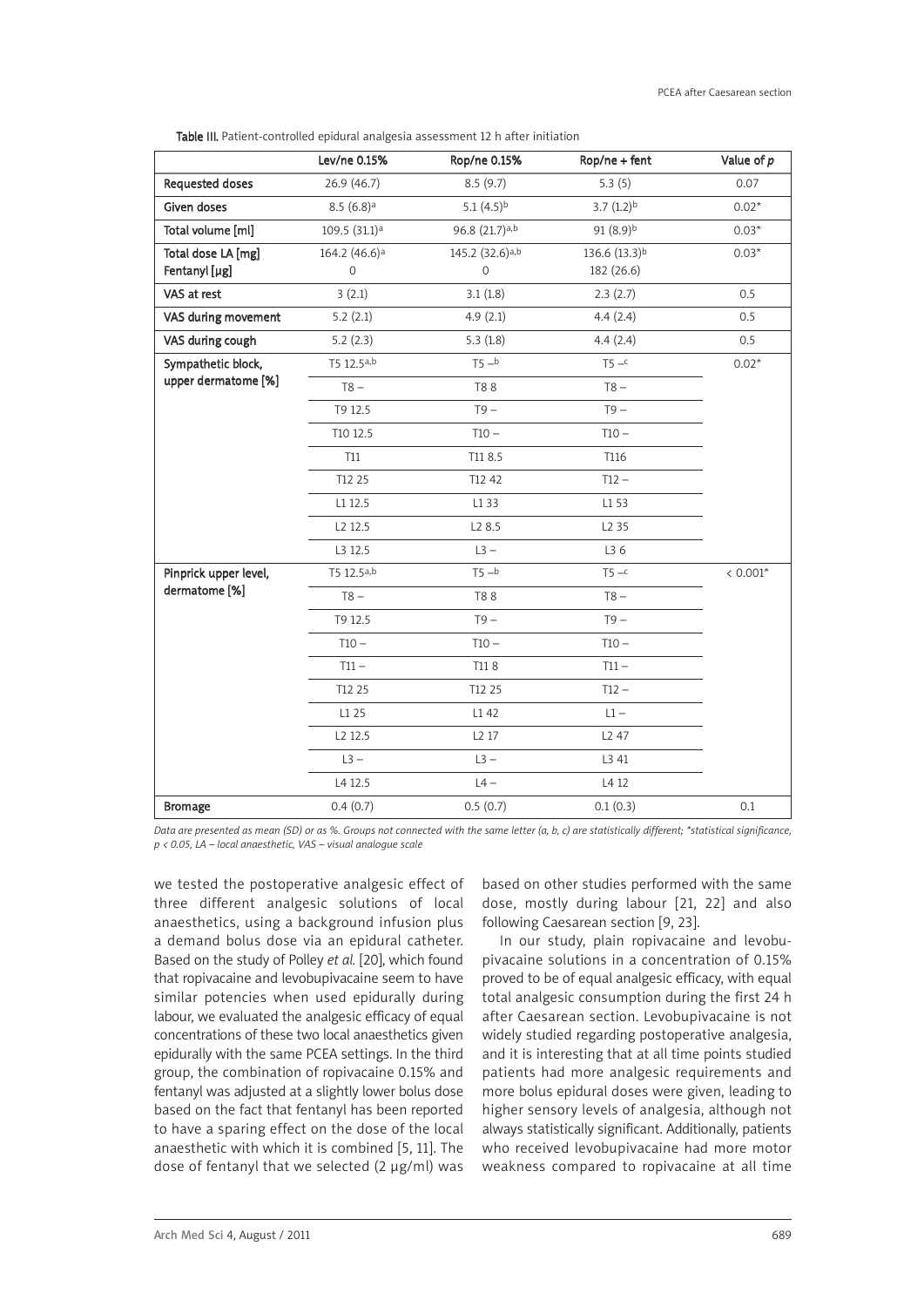Paraskevi Matsota, Chrysanthi Batistaki, Stylliani Apostolaki, Georgia Kostopanagiotou

|                                        | Lev/ne 0.15%              | Rop/ne 0.15%       | Rop/ne + fent               | Value of p |
|----------------------------------------|---------------------------|--------------------|-----------------------------|------------|
| <b>Requested doses</b>                 | 25.3(50.5)                | 9(12.3)            | 7(4.4)                      | 0.13       |
| Given doses                            | $9.07(7.6)$ <sup>a</sup>  | 5.3 $(6.2)$ a,b    | 3.9(1.4) <sup>b</sup>       | $0.04*$    |
| Total volume [ml]                      | 151.5(36.1)               | 139 (27.9)         | 131.3 (18.5)                | 0.08       |
| Total dose LA [mg]<br>Fentanyl [µg]    | 227.3 (54.2) <sup>a</sup> | 208.6 (41.9)a,b    | 192.8 (18.5)b<br>262.6 (37) | $0.03*$    |
| VAS at rest                            | 3(2.1)                    | 3.1(1.8)           | 2.3(2.7)                    | 0.09       |
| VAS during movement                    | 5.2(2.1)                  | 4.9(2.1)           | 4.4(2.4)                    | 0.28       |
| VAS during cough                       | 5.2(2.3)                  | 5.3(1.8)           | 4.4(2.4)                    | 0.27       |
| Sympathetic block,                     | T8 11ª                    | T8 10 <sup>a</sup> | $T8 - b$                    | $< 0.001*$ |
| upper dermatome [%]                    | T10 33                    | $T10 -$            | $T10 -$                     |            |
|                                        | T11 11.5                  | $T11-$             | $T11-$                      |            |
|                                        | T12 33                    | T12 50             | T12 6                       |            |
|                                        | $L1 -$                    | L1 30              | L1 53                       |            |
|                                        | $L2 -$                    | $L2 -$             | L <sub>2</sub> 35           |            |
|                                        | L3 11.5                   | L3 10              | L3 6                        |            |
| Pinprick upper level,<br>dermatome [%] | T9 11a                    | $T9 - a$           | $T9 - b$                    | $< 0.001*$ |
|                                        | T10 22.5                  | T10 10             | $T10 -$                     |            |
|                                        | T11 11                    | $T11-$             | $T11-$                      |            |
|                                        | T12 22.5                  | T12 40             | $T12 -$                     |            |
|                                        | L1 11                     | L1 40              | $L1 -$                      |            |
|                                        | L <sub>2</sub> 11         | $L2 -$             | L <sub>2</sub> 53           |            |
|                                        | L3 11                     | L3 10              | L3 35                       |            |
|                                        | L4                        | $L4 -$             | L4 12                       |            |
| <b>Bromage</b>                         | 0.3(0.6)                  | 0.2(0.5)           | 0.05(0.2)                   | 0.22       |
| Nausea, yes/no [%]                     | 0/100                     | 0/100              | 0/100                       | 1          |
| Numbness, yes/no [%]                   | 21/79                     | 30/70              | 35/65                       | 0.07       |

Table IV. Patient-controlled epidural analgesia assessment 18 h after initiation

Data are presented as mean (SD) or as %. Groups not connected with the same letter (a, b) are statistically different; \*statistical significance, p *< 0.05, LA – local anaesthetic, VAS – visual analogue scale*

points, although Bromage scores remained generally low in all groups. Studies are lacking about levobupivacaine's profile in postoperative epidural analgesic techniques, especially if used for more than 24 h. In one study by Dernedde *et al.* [12] two different concentrations of levobupivacaine (0.15% and 0.5%) for postoperative epidural analgesia were tested after major abdominal surgery. The authors found no significant differences regarding analgesic efficacy, and they report a consistently low motor blockade even after 48 h (Bromage  $\lt$  1) which is in agreement with our findings at 24 h (mean Bromage with levobupivacaine 0.6), although epidural catheter placement in our patients occurred at the lumbar region in proximity to motor innervation of the lower extremities (a fact which could increase the risk of motor weakness). In addition, although plain levobupivacaine and ropivacaine were equally effective regarding

analgesia, the levobupivacaine group asked for more local anaesthetic at all time intervals studied and had continuously higher sensory levels of analgesia. This is in contrast with the findings of Wang *et al.*, who tested multiple concentrations of ropivacaine and levobupivacaine for labour analgesia, but did not observe any differences regarding sympatheticolytic levels achieved, as well as motor weakness [24].

The combination of local anaesthetics and opioids appears to have the benefit of achieving postoperative analgesia without significant motor blockade, which is extremely important after Caesarean section in order for the mother to take care of her baby. In the study by Hodson *et al.* [11], very low concentrations of ropivacaine and bupivacaine (0.05% and 0.1%) with fentanyl 4 µg/ml were used in PCEA after abdominal surgery, and analgesia was found to be equivalent, with the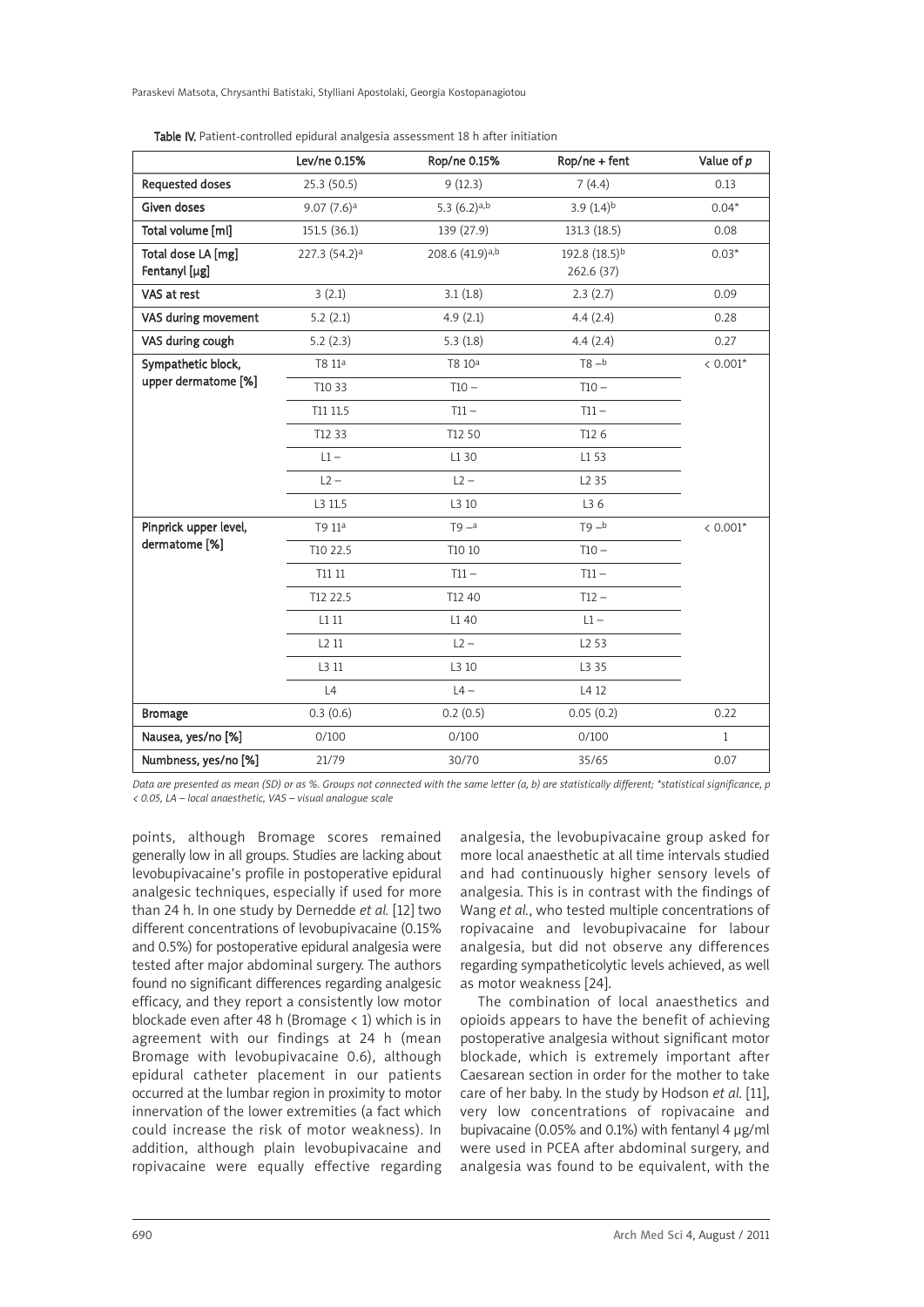|                                     | Lev/ne 0.15%            | Rop/ne 0.15%                  | Rop/ne + fent                | Value of p |
|-------------------------------------|-------------------------|-------------------------------|------------------------------|------------|
| Requested doses                     | 17.6(22.6)              | 9.3(11)                       | 9(3.4)                       | 0.12       |
| Given doses                         | 7.8(6.1)                | 5.6(6.7)                      | 9(2.7)                       | 0.12       |
| Total volume [ml]                   | 192 (38)                | 175.5 (32)                    | 170.4 (21.7)                 | 0.08       |
| Total dose LA [mg]<br>Fentanyl [µg] | 288 (57)                | 263.2 (48.1)                  | 255.7 (32.6)<br>340.8 (65.2) | 0.08       |
| VAS at rest                         | 1.7(1.6)                | 1.7(1.7)                      | 1(0.5)                       | 0.58       |
| VAS during movement                 | 3.2(1.9)                | 3.1(1.3)                      | 2.7(2)                       | 0.80       |
| VAS during cough                    | 3.3(2.4)                | 3.4(1.5)                      | 2.7(2)                       | 0.72       |
| Sympathetic block,                  | T4 9a                   | $T4 -b$                       | $T4 - c$                     | $0.01*$    |
| upper dermatome [%]                 | T9 9                    | $T9-$                         | $T9-$                        |            |
|                                     | T10 9                   | $T10-$                        | $T10-$                       |            |
|                                     | T119                    | T11 29                        | $T11-$                       |            |
|                                     | T12 36                  | T12 29                        | $T12 -$                      |            |
|                                     | $L1 -$                  | L1 42                         | L1 40                        |            |
|                                     | L <sub>2</sub> 9        | $L2 -$                        | L <sub>2</sub> 40            |            |
|                                     | L3 19                   | $L3 -$                        | L3 10                        |            |
|                                     | $L4 -$                  | $L4 -$                        | L4 10                        |            |
| Pinprick upper level,               | T11 10 <sup>a</sup>     | $T11 - a$                     | $T11 - c$                    | $0.002*$   |
| dermatome [%]                       | T12 18                  | T12 29                        | $T12 -$                      |            |
|                                     | L1 18                   | L1 29                         | $L1 -$                       |            |
|                                     | L <sub>2</sub> 18       | L <sub>2</sub> 4 <sub>2</sub> | L <sub>2</sub> 40            |            |
|                                     | L3 18                   | $L3 -$                        | L3 40                        |            |
|                                     | L4 18                   | $L4 -$                        | L4 20                        |            |
| <b>Bromage</b>                      | $0.6(0.8)$ <sup>a</sup> | $0.1(0.3)$ <sub>a,b</sub>     | $0(0)^{b}$                   | $0.01*$    |

Table V. Patient-controlled epidural analgesia assessment at 24 h

Data are presented as mean (SD) or as %. Groups not connected with the same letter (a, b, c) are statistically different; \*statistical significance, *p < 0.05, LA – local anaesthetic, VAS – visual analogue scale*



Figure 1. Total (24 h) local anaesthetic consumption in the 3 groups



Figure 2. Patient's satisfaction about postoperative analgesia measured 24 h after initiation of PCEA in the 3 groups (1 – very satisfied, 2 – satisfied, 3 – not very satisfied, 4 – not satisfied)

0.05% solution resulting in less local anaesthetic consumption and earlier ambulation of patients. In our study, the addition of fentanyl 2 µg/ml to ropivacaine 0.15% resulted in equally effective

analgesia compared to plain solutions of ropivacaine and levobupivacaine 0.15% with the advantage of less motor weakness at all time points studied and less local analgesic consumption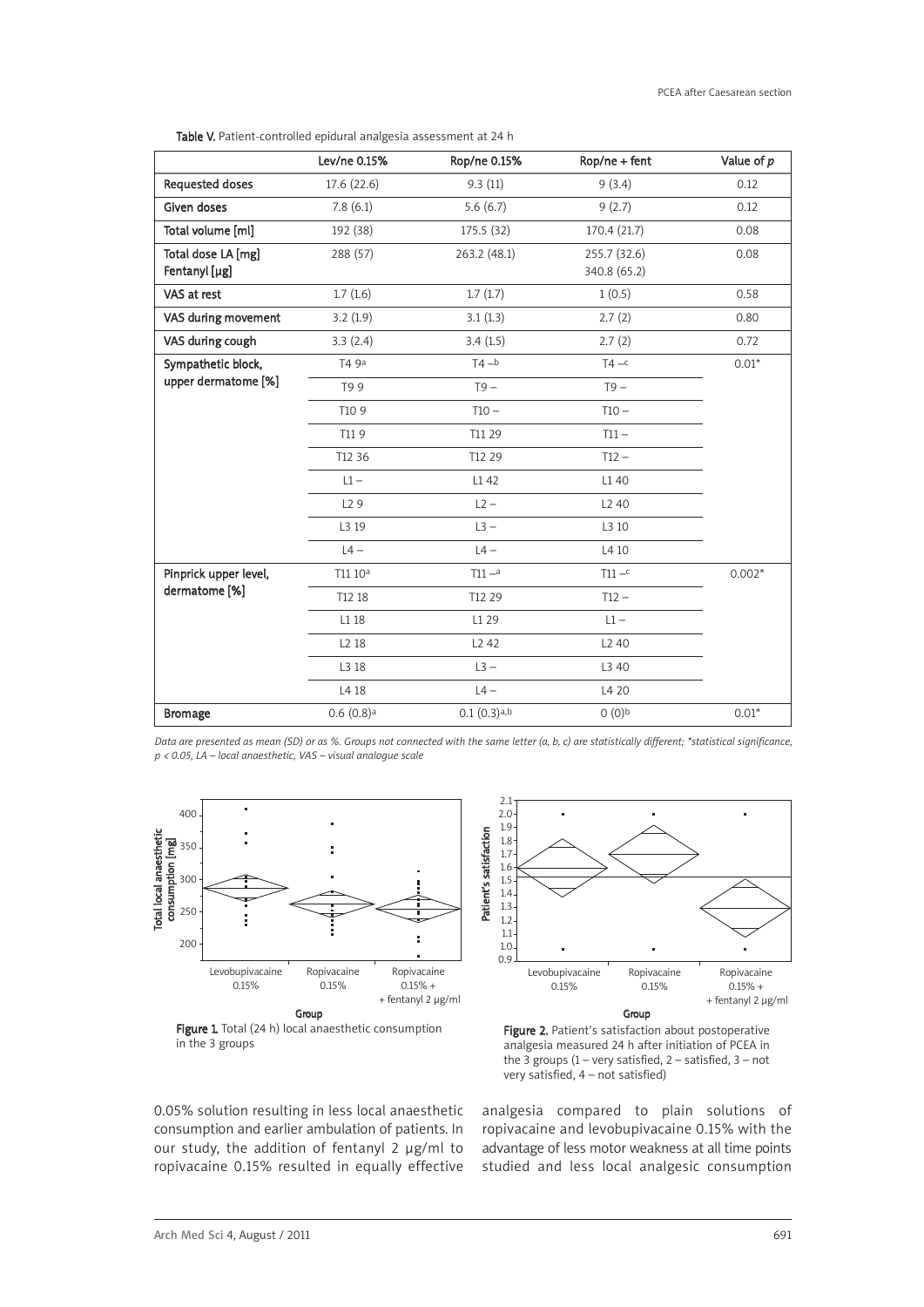(although not always statistically significant). However, sensory blockade was higher with plain local anaesthetic solutions (especially levobupivacaine resulted in a sympathetic blockade up to T4, 6 h after initiation of PCEA, lowering to T9 at 24 h, while no patient in the ropivacaine plus fentanyl group had a sensory blockade up to L1 during the first measurement at 6 h). The difference observed regarding the depth of the epidural space in the last group could interfere with these observations, but since the length of the epidural catheter inserted within the epidural space was similar in all parturients and no unilateral block was observed, the above hypothesis is not supported. The fact that PCEA with the combined ropivacainefentanyl solution produced the same analgesic effect compared to the two other groups, despite the lower sensory blockade observed, indicates the supportive analgesic effect of neuraxially administered lipophilic opioids. Epidural opioid and local anaesthetic administration coincide with a sparing effect on local anaesthetic dose and subsequently improved motor strength in the lower extremities.

The main limitations of this study are the rather small sample size and the small differences exhibited between the groups, showing us that further studies are needed in order to define the exact role of PCEA in postoperative pain relief after Caesarean section, with various doses of local anaesthetics and opioids. In addition, further research is needed to assess the necessity of background infusion in epidurals used for postoperative analgesia, as well as the efficacy of different bolus doses of local anaesthetic solutions with or without the addition of opioids.

Patient satisfaction was proved to be significantly higher in the ropivacaine 0.15% plus fentanyl 2 µg/ml group, a fact that is really important since there is a lack of studies regarding patient satisfaction, especially with PCEA after Caesarean section. The addition of opioids to local anaesthetics was overall accompanied with less motor weakness, less total analgesic consumption and better pain scores throughout the whole study period, although those differences were not always statistically significant.

In conclusion, dilute local anaesthetic solutions of levobupivacaine 0.15%, ropivacaine 0.15% and ropivacaine 0.15% plus fentanyl 2 µg/ml provide satisfactory postoperative analgesia after Caesarean section when used with a patient-controlled analgesia device. This study supports the combination of ropivacaine 0.15% plus fentanyl 2 µg/ml for postoperative epidural analgesia after Caesarean section, since it appears to have the advantage of higher patient satisfaction with statistically equal local anaesthetic consumption.

#### **References**

- 1. Pan PH. Post caesarean delivery pain management: multimodal approach. Int J Obst Anesth 2005; 15: 185-8.
- 2. Gadsden J, Hart S, Santos A. Post-Caesarean delivery analgesia. Anesth Analg 2005; 101: S62-9.
- 3. Vercauteren M, Vereecken K, La Malfa M, Coppejans H, Adriaensen H. Cost-effectiveness of analgesia after Caesarean section. A comparison of intrathecal morphine and epidural PCA. Acta Anesthesiol Scand 2002; 46: 85-9.
- 4. Parris-Piper T. Post caesarean delivery pain management: do not dismiss pethidine. Int J Obstet Anesth 2008; 17: 78-96.
- 5. Meister GC, D'Angelo R, Owen M, Nelson KE, Gaver R. A comparison of epidural analgesia with 0.125% ropivacaine with fentanyl versus 0.125% bupivacaine with fentanyl during labor. Anesth Analg 2000; 90: 632-7.
- 6. Halpern SH, Carvalho B. Patient-controlled epidural analgesia for labor. Anesth Analg 2009; 108: 921-8.
- 7. Scott DB, Lee A, Fagan D, Bowler GM, Bloomfield P, Lundh R. Acute toxicity of ropivacaine compared with that of bupivacaine. Anesth Analg 1989; 69: 563-9.
- 8. Fischer C, Blanie P, Jaouen E, Vayssiere C, Kaloul I, Coltat JC. Ropivacaine 0.1% plus sufentanil 0.5 microg/ml, versus bupivacaine 0.1% plus sufentanil 0.5 microg/ml using patient-controlled epidural analgesia for labor: a double blind comparison. Anesth Analg 2003; 96: 1173-7.
- 9. Matsota P, Markantonis S, Fousteri MZ, et al. Excretion of ropivacaine in breast milk during patient-controlled epidural analgesia after caesarean delivery. Reg Anesth Pain Med 2009; 34: 126-9.
- 10. Kostopanagiotou G, Matsota P, Batistaki C, Souliotis A, Pandazi A, Markantonis S. Ropivacaine plasma concentrations after thoracic epidural. Arch Med Sci 2008; 4: 300-4.
- 11. Hodgson PS, Liu SP. A comparison of ropivacaine with fentanyl to bupivacaine with fentanyl for postoperative patient controlled epidural analgesia. Anesth Analg 2001; 92: 1024-8.
- 12. Dernedde M, Stadler M, Bardiau F, Boogaerts JG. Comparison of 2 concentrations of levobupivacaine in postoperative patient-controlled epidural analgesia. J Clin Anesth 2005; 17: 531-6.
- 13. Dernedde M, Stadler M, Bardiau F, Seidel L, Boogaerts JG. Low vs high concentration of levobupivacaine for postoperative epidural analgesia: influence of mode of delivery. Acta Anaesthesiol Scand 2006; 50: 613-21.
- 14. Kopacz DJ, Sharrock NE, Allen HW. A comparison of levobupivacaine 0.125%, fentanyl 4 microg/ml or their combination for patient controlled epidural analgesia after orthopedic surgery. Anesth Analg 1999; 89: 1497-503.
- 15. Finucane BT, Ganapathy S, Carli F, et al. Prolonged epidural infusions of ropivacaine (2 mg/ml) after colonic surgery: the impact of adding fentanyl. Anesth Analg 2001; 92: 1276-85.
- 16. Scott DA, Blake D, Buckland M, et al. A comparison of epidural ropivacaine infusion alone and in combination with 1, 2, and 3 microg/ml fentanyl for seventy-two hours of postoperative analgesia after major abdominal surgery. Anesth Analg 1999; 88: 857-4.
- 17. Lim Y, Ocampo C, Supandjii M, Teoh W, Sia A. A randomized controlled trial of three patient controlled epirural analgesia regimens for labor. Anesth Analg 2008; 107: 1968-972.
- 18. Smet I, Vlamincki E, Vercauteren M. Randomized controlled trial of patient-controlled epidural analgesia